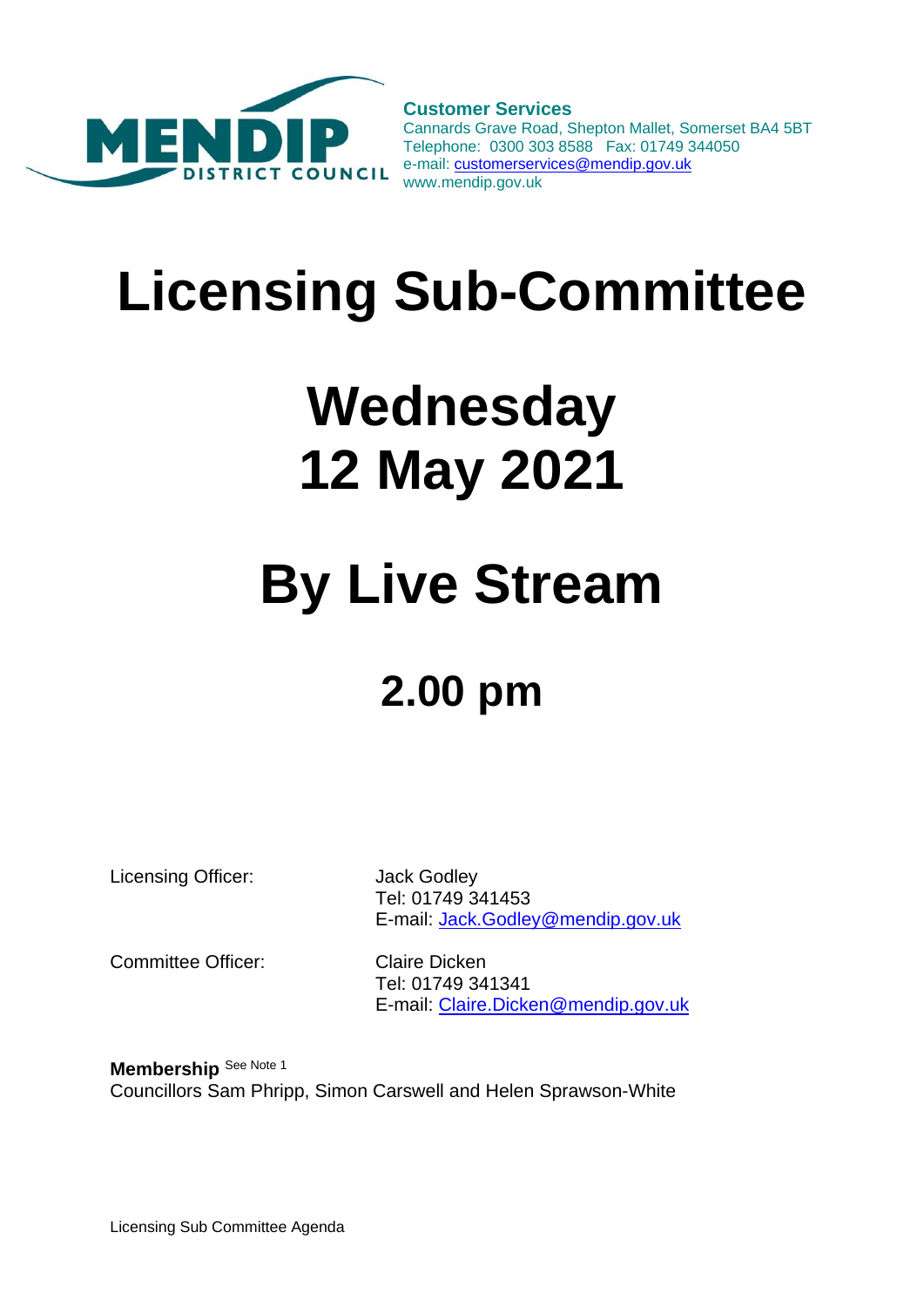#### **Notes**

- 1. **Quorum** The Licensing authority will only allow licensing decisions to be taken by a minimum of three Councillors. In the event of one Member being unable to attend, their place will be substituted by another Member taken from the membership of the full Licensing Board. In the event of this substitution taking place all parties will be informed of the change of membership at the beginning of the hearing.
- 2. **Reports** some agenda items refer to reports that have been produced. The full reports are only sent to relevant Members. If you wish to see a nonconfidential report you can access it via the Mendip District Council web-site at www.mendip.gov.uk. If you wish to have a hard copy of the report then please contact the Committee Officer (details on page 1 of the agenda). For members of the public requesting hard copies sent by post a charge may be raised.
- 3. **Declarations of Interest** If a member of the Board/Committee has a personal or prejudicial interest in any agenda item during this meeting they should now declare its existence and nature publicly.
- 4. **Exclusion of the Press and Public**  The Local Government Act 1972 allows the public to be excluded from any Council meeting during any item of business on the grounds that confidential or exempt information is likely to be disclosed. "Confidential" and "exempt" are each defined by the Local Government Act 1972, and there is an important difference between them. The public must be excluded from a meeting if "confidential" information is likely to be disclosed. However, if the information likely to be disclosed is "exempt", members have discretion. They may exclude the public by passing a resolution, but are not obliged to do so.
- 5. **Procedure** Please note the procedure to be taken by the committee, included with this agenda.

In compliance with Section 100D of the Local Government Act 1972 a list of the background papers and the background papers themselves are available on request to the Committee Officer.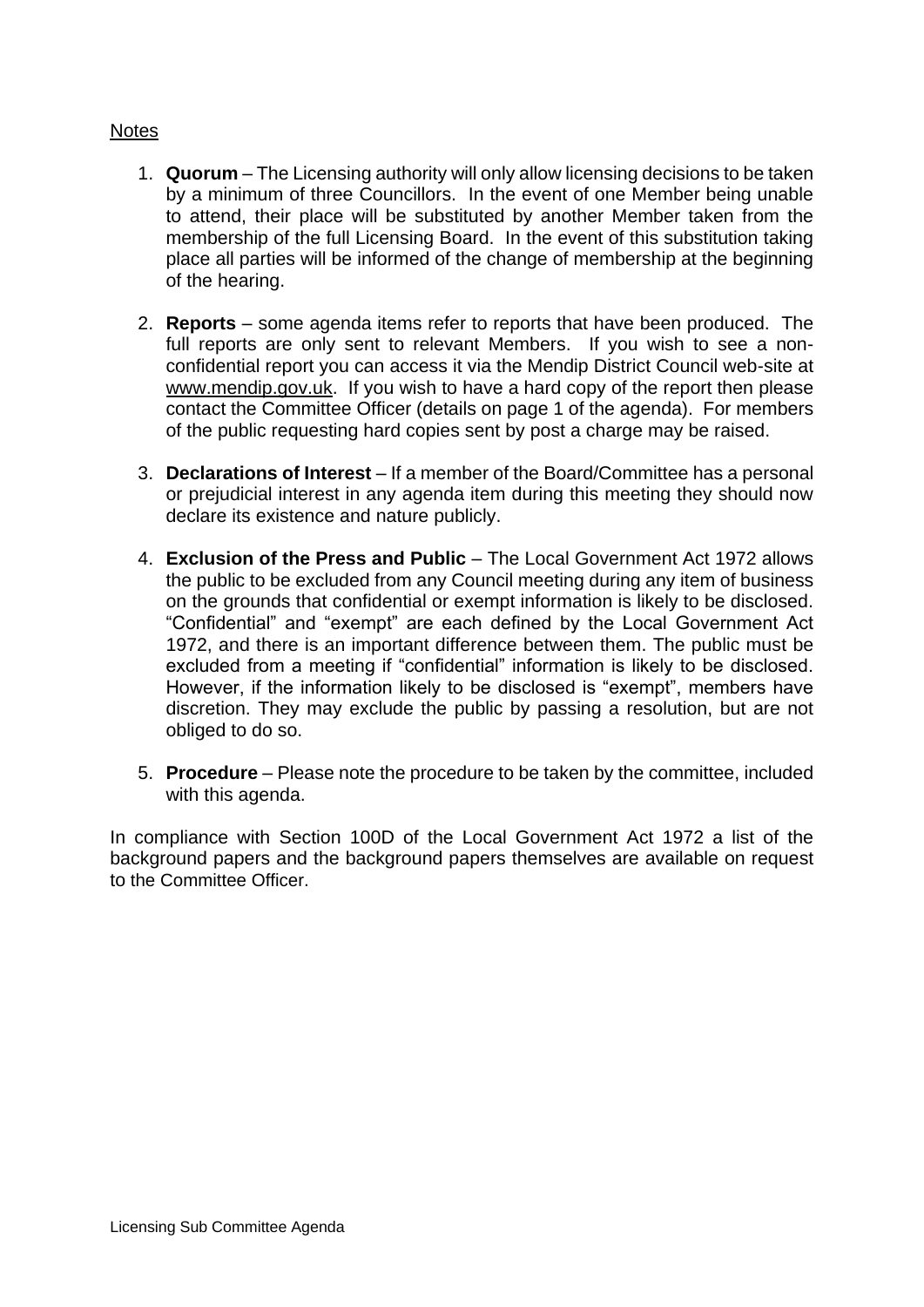### **AGENDA**

#### **1 CHAIR'S ANNOUNCEMENTS**

- The Chair will give their announcements.
- The Chair will explain the procedure for Virtual Meetings.
- Mobile phones should be set to silent

#### **2 APOLOGIES FOR ABSENCE AND RECONSTITUTION OF MEMBERSHIP**

#### **3 DECLARATIONS OF INTEREST** See Note 3

#### **4 LICENCE HEARING**

Type of Application: **Application for a premises licence to be granted under the Licensing Act 2003**

- Premises Licence: **September Event PRL823**
- Address**: Worthy Farm, Worthy Lane, Pilton, Shepton Mallet, Somerset, BA4 4BY**
- Applicant: **Glastonbury Festival Events Limited, Worthy Farm, Worthy Lane, Pilton, Shepton Mallet, Somerset, BA4 4BY**